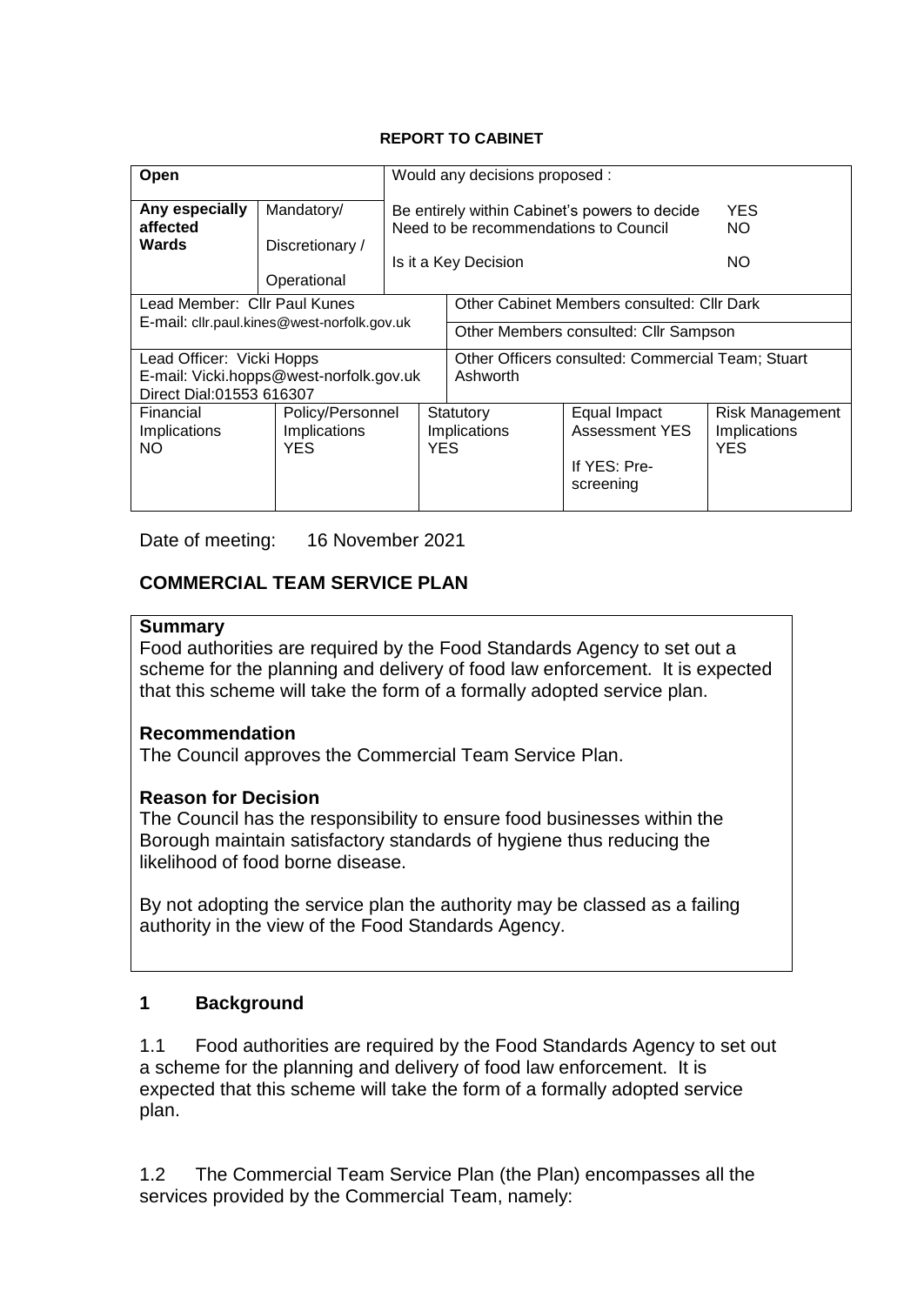- Food Safety and Hygiene;
- Health and Safety Enforcement:
- Licensing;
- Corporate Health and Safety;
- Public Health (including infectious diseases);
- **•** Port Health

1.3 The Plan has an important role in ensuring that national priorities and standards are addressed and delivered locally. It also provides a focus on key delivery issues and has an essential link with financial planning. The purpose of the service plan is to set objectives for the future and identify major issues that cross boundary services. In addition it presents the opportunity to manage performance and make performance comparisons.

1.4 The Food Standard Agency recognises that food authorities use various approaches to enforcement work depending on the prevailing circumstances, level of risk, political and stakeholder desire and other external influences.

1.5 The Plan sets out how the Team intends to meet its obligations in relation to food safety, health and safety and licensing and highlights the range of intervention methods and approaches utilised in order to ensure the safety and integrity of businesses within the Borough. These include education and business support through to enforcement and regulation.

1.6 Previously the service plan has been approved by the portfolio holder (cabinet member), however it is now expected that the plan should be approved by the "appropriate member forum", in other words the cabinet, to ensure local transparency and accountability.

1.7 The Plan will be reviewed and revised periodically and used as a mechanism for keeping members informed of local activities undertaken by the Commercial Team .

# **2 Options Considered**

**None** 

## **3 Policy Implications**

The Plan is a policy document that should be adopted by cabinet.

## **4 Financial Implications**

None

**5 Personnel Implications**

None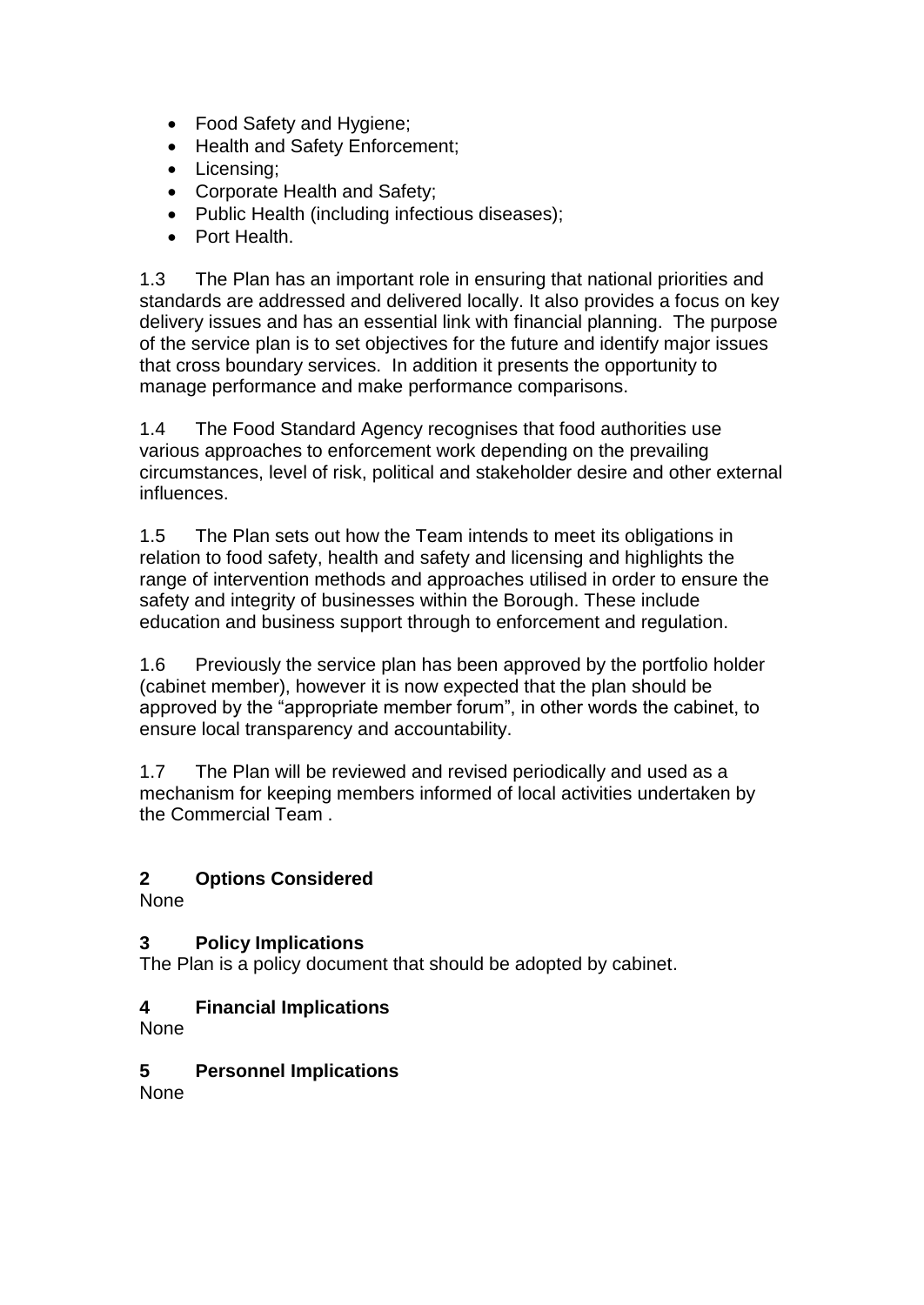**Pre-Screening Equality Impact Assessment**

Borough Council of

King's Lynn & **West Norfolk** 



# **6 Statutory Considerations**

The Council has a duty to carry out its functions under food safety legislation and to comply with the obligations set out in the Food Standards Agency Framework Agreement. Having a formally approved service plan in place demonstrates that the Council is meeting its obligations

## **7 Equality Impact Assessment (EIA)**

(Pre screening report template attached)

## **8 Risk Management Implications**

The Council has the responsibility to ensure food businesses within the Borough maintain satisfactory standards of hygiene thus reducing the likelihood of food borne disease.

By not adopting the Plan the authority may be classed as a failing authority in the view of the Food Standards Agency.

# **9 Declarations of Interest / Dispensations Granted**

None

**Background Papers** none